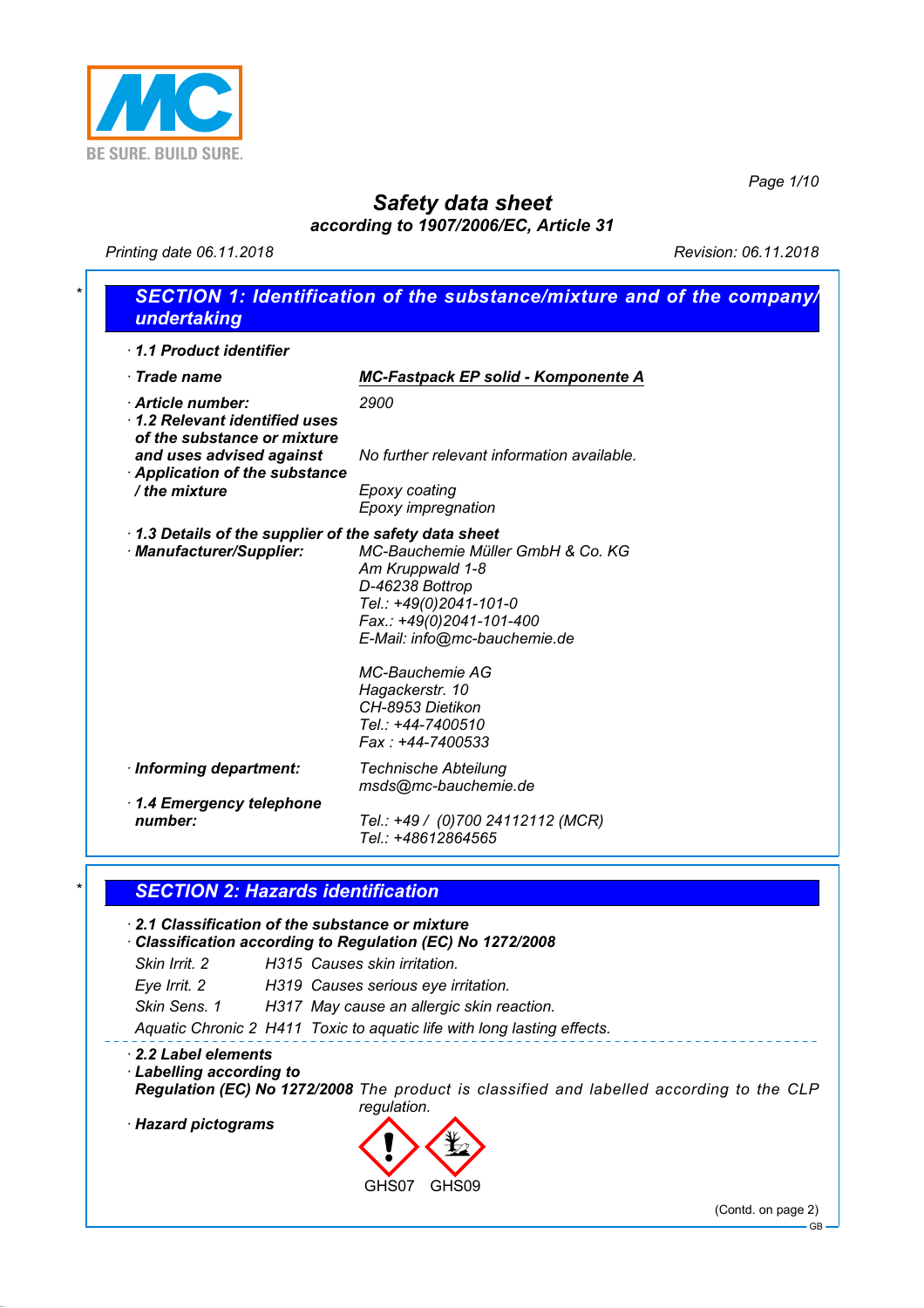

*Page 2/10*

## *Safety data sheet according to 1907/2006/EC, Article 31*

*Printing date 06.11.2018 Revision: 06.11.2018*

## *Trade name MC-Fastpack EP solid - Komponente A*

|                                      |                                                          | (Contd. of page 1)                                              |
|--------------------------------------|----------------------------------------------------------|-----------------------------------------------------------------|
| · Signal word                        | Warning                                                  |                                                                 |
| · Hazard-determining                 |                                                          |                                                                 |
| components of labelling:             |                                                          | Propyl-2,2-diphenyl-4,4'dipropyloxirane polymers and homologues |
|                                      | epoxide derivates                                        |                                                                 |
|                                      | 1,6-hexene-diglycidylether                               |                                                                 |
| <b>Hazard statements</b>             | methyl toluenesulphonate<br>H315 Causes skin irritation. |                                                                 |
|                                      |                                                          |                                                                 |
|                                      |                                                          | H319 Causes serious eye irritation.                             |
|                                      |                                                          | H317 May cause an allergic skin reaction.                       |
|                                      |                                                          | H411 Toxic to aquatic life with long lasting effects.           |
| · Precautionary statements           | P <sub>261</sub>                                         | Avoid breathing dust/fume/gas/mist/vapours/                     |
|                                      |                                                          | spray.                                                          |
|                                      | P273                                                     | Avoid release to the environment.                               |
|                                      | P280                                                     | Wear protective gloves / eye protection / face<br>protection.   |
|                                      |                                                          | P305+P351+P338 IF IN EYES: Rinse cautiously with water for      |
|                                      |                                                          | several minutes. Remove contact lenses, if                      |
|                                      |                                                          | present and easy to do. Continue rinsing.                       |
|                                      | P333+P313                                                | If skin irritation or rash occurs: Get medical                  |
|                                      |                                                          | advice/attention.                                               |
|                                      | P337+P313                                                | If eye irritation persists: Get medical advice/<br>attention.   |
| Additional information:              |                                                          | Contains epoxy constituents. May produce an allergic reaction.  |
| 2.3 Other hazards                    |                                                          |                                                                 |
| · Results of PBT and vPvB assessment |                                                          |                                                                 |
| $\cdot$ PBT:                         | Not applicable.                                          |                                                                 |
| $\cdot$ vPvB:                        | Not applicable.                                          |                                                                 |

| 3.2 Chemical characterisation: Mixtures<br>· Description: | Resin mixture with colouring agents.<br>Mixture consisting of the following components.                               |                 |
|-----------------------------------------------------------|-----------------------------------------------------------------------------------------------------------------------|-----------------|
| <b>Dangerous components:</b>                              |                                                                                                                       |                 |
| CAS: 25068-38-6<br>NLP: 500-033-5                         | Propyl -2,2-diphenyl-4,4'dipropyloxirane polymers<br>and homologues                                                   | 25-50%          |
| Reg.nr.: 01-2119456619-26-0002                            | Aquatic Chronic 2, H411; Skin Irrit. 2, H315; Eye<br>Irrit. 2, H319; Skin Sens. 1, H317                               |                 |
| CAS: 7727-43-7<br>EINECS: 231-784-4                       | barium sulphate, natural<br>substance with a Community workplace exposure<br>limit                                    | < 25%           |
| CAS: 9003-36-5<br>NLP: 500-006-8                          | epoxide derivates<br>Aquatic Chronic 2, H411; Skin Irrit. 2, H315; Eye<br>Irrit. 2, H319; Skin Sens. 1, H317          | $>10 - 25%$     |
| CAS: 16096-31-4<br>EINECS: 240-260-4                      | 1,6-hexene-diglycidylether<br>Skin Irrit. 2, H315; Eye Irrit. 2, H319; Skin Sens. 1,<br>H317; Aquatic Chronic 3, H412 | $\geq$ 2.5-<10% |

(Contd. on page 3)

GB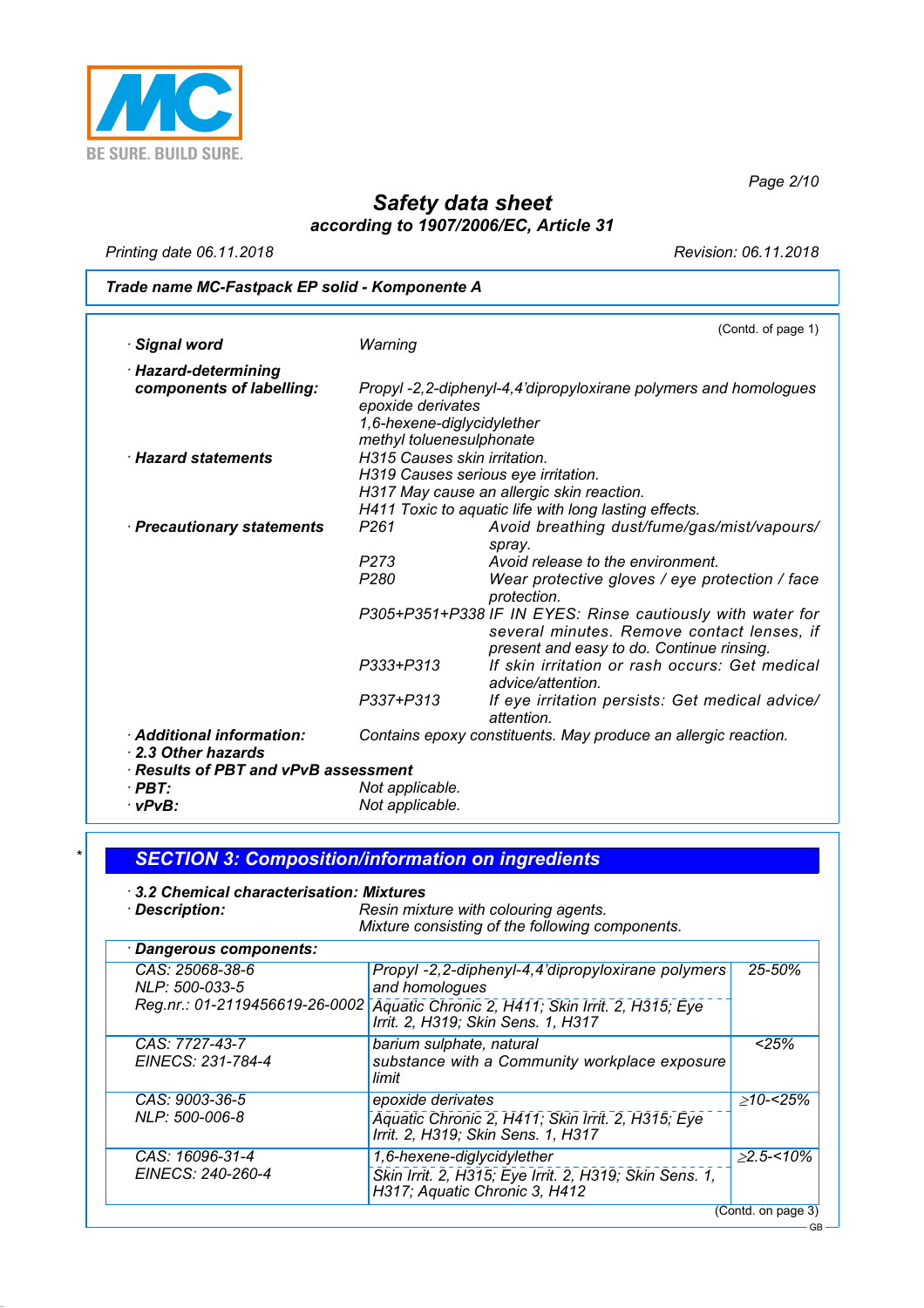

*Page 3/10*

## *Safety data sheet according to 1907/2006/EC, Article 31*

*Printing date 06.11.2018 Revision: 06.11.2018*

#### *Trade name MC-Fastpack EP solid - Komponente A*

|                        |                                                                                                                               | (Contd. of page 2) |
|------------------------|-------------------------------------------------------------------------------------------------------------------------------|--------------------|
| CAS: 28804-47-9        | methyl toluenesulphonate                                                                                                      | $>1 - 5\%$         |
| EINECS: 249-237-3      | Acute Tox. 3, H311; Acute Tox. 3, H331; Acute<br>Tox. 4, H302; Skin Irrit. 2, H315; Eye Irrit. 2, H319;<br>Skin Sens. 1, H317 |                    |
| CAS: 2530-83-8         | [3-(2,3-epoxypropoxy)propyl]trimethoxysilane                                                                                  | 2.5%               |
| EINECS: 219-784-2      | Skin Irrit. 2, H315; Eye Irrit. 2, H319; STOT SE 3,<br>H335                                                                   |                    |
| Additional information | For the wording of the listed hazard phrases refer to section 16.                                                             |                    |

### *\* SECTION 4: First aid measures*

| 4.1 Description of first aid measures                       |                                                                                      |
|-------------------------------------------------------------|--------------------------------------------------------------------------------------|
| <b>After inhalation</b>                                     | Supply fresh air.                                                                    |
| After skin contact                                          | Instantly wash with water and soap and rinse thoroughly.                             |
| After eye contact                                           | Rinse opened eye for several minutes under running water.<br>Seek medical treatment. |
| After swallowing                                            | Rinse out mouth and then drink plenty of water.<br>Seek medical treatment.           |
| 4.2 Most important symptoms<br>and effects, both acute and  |                                                                                      |
| delayed                                                     | Allergic reactions                                                                   |
| 4.3 Indication of any<br><i>immediate medical attention</i> |                                                                                      |
|                                                             | and special treatment needed No further relevant information available.              |

### *\* SECTION 5: Firefighting measures*

*· 5.1 Extinguishing media*

- *· Suitable extinguishing agents CO2, extinguishing powder or water jet. Fight larger fires with water jet or alcohol-resistant foam.*
- *· For safety reasons unsuitable extinguishing agents Water with a full water jet. · 5.2 Special hazards arising from the substance or mixture No further relevant information available.*
- *· 5.3 Advice for firefighters*
- 

- *· Protective equipment: Wear self-contained breathing apparatus.*
	- Cool endangered containers with water spray jet.

### *\* SECTION 6: Accidental release measures*

*· 6.1 Personal precautions, protective equipment and*

*emergency procedures Wear protective equipment. Keep unprotected persons away.* (Contd. on page 4)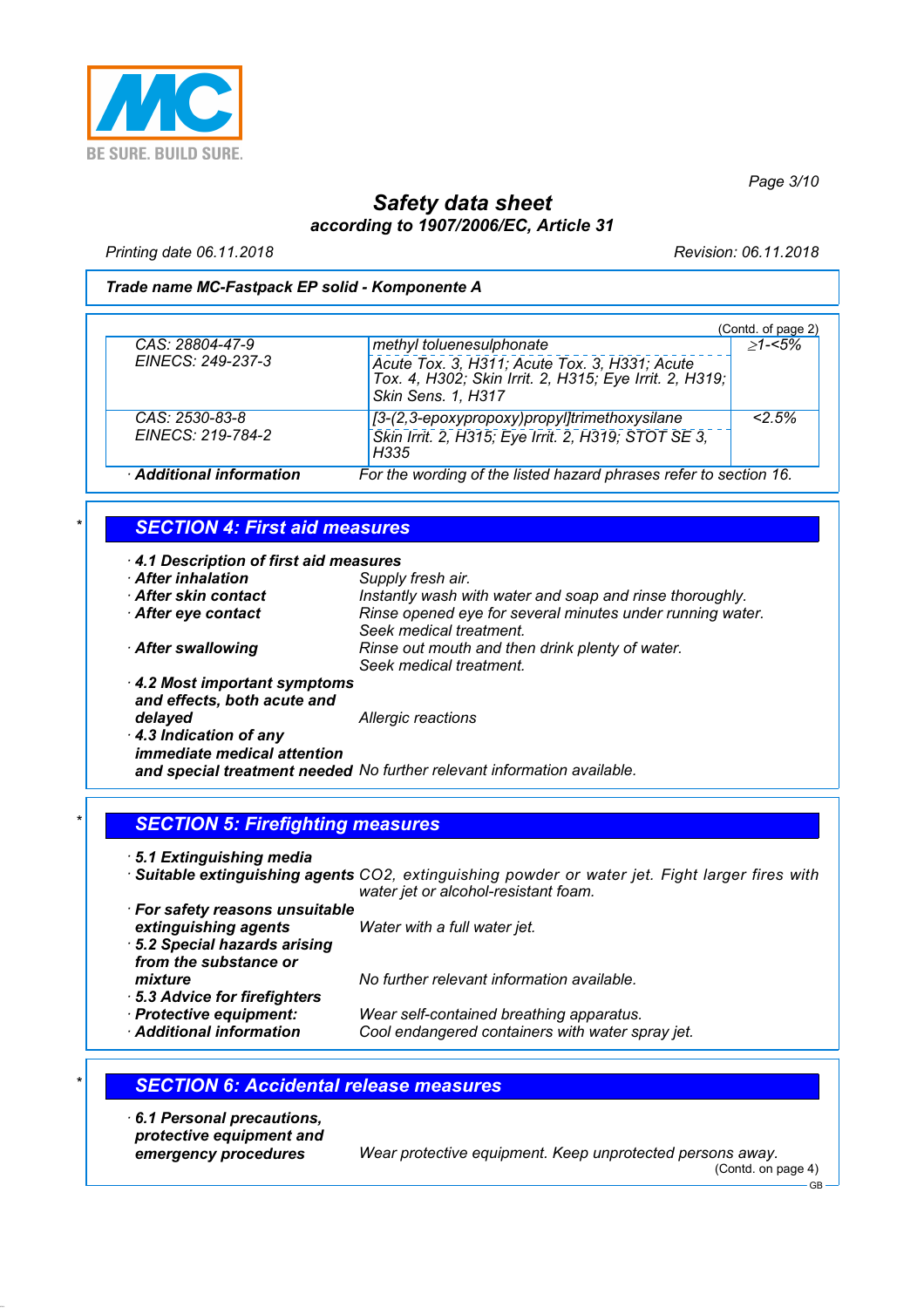

*Page 4/10*

## *Safety data sheet according to 1907/2006/EC, Article 31*

*Printing date 06.11.2018 Revision: 06.11.2018*

#### *Trade name MC-Fastpack EP solid - Komponente A*

| 6.2 Environmental                    | (Contd. of page 3)                                                                                                                                               |
|--------------------------------------|------------------------------------------------------------------------------------------------------------------------------------------------------------------|
|                                      |                                                                                                                                                                  |
| precautions:                         | Inform respective authorities in case product reaches water or<br>sewage system.                                                                                 |
|                                      | Prevent material from reaching sewage system, holes and cellars.                                                                                                 |
| $\cdot$ 6.3 Methods and material for |                                                                                                                                                                  |
|                                      | containment and cleaning up: Absorb with liquid-binding material (sand, diatomite, acid binders,<br>universal binders, sawdust).                                 |
| 6.4 Reference to other               |                                                                                                                                                                  |
| <b>sections</b>                      | See Section 7 for information on safe handling<br>See Section 8 for information on personal protection equipment.<br>See Section 13 for information on disposal. |

### *\* SECTION 7: Handling and storage*

*· 7.1 Precautions for safe*

*Store in cool, dry place in tightly closed containers. Open and handle container with care.*

- *· Information about protection against explosions and fires: No special measures required.*
- *· 7.2 Conditions for safe storage, including any incompatibilities*
- *· Storage*
- *· Requirements to be met by storerooms and containers: Store only in the original container. · Information about storage in one common storage facility: Store away from foodstuffs. · Further information about storage conditions: Keep container tightly sealed. · 7.3 Specific end use(s) No further relevant information available.*

### *\* SECTION 8: Exposure controls/personal protection*

- *· Additional information about design of technical systems: No further data; see item 7.*
- *· 8.1 Control parameters*

|                                                                           | o. I Control parameters |                                                                                     |
|---------------------------------------------------------------------------|-------------------------|-------------------------------------------------------------------------------------|
| Components with critical values that require monitoring at the workplace: |                         |                                                                                     |
|                                                                           |                         | 7727-43-7 barium sulphate, natural                                                  |
|                                                                           |                         | WEL Long-term value: 10* 4** mg/m <sup>3</sup><br>*inhalable dust **respirable dust |
| · DNELs                                                                   |                         |                                                                                     |
|                                                                           |                         | 25068-38-6 Propyl -2,2-diphenyl-4,4'dipropyloxirane polymers and homologues         |
| Oral                                                                      |                         | DNEL 0.75 mg/kg bw/Tag (General) (Kurzfristig und Langfristig Systemisch)           |
| Dermal                                                                    |                         | DNEL 3.6 mg/kg bw/day (General) (Kurzfristig und Langfristig Systemisch)            |
|                                                                           |                         | 8.3 mg/kg bw/day (Workers) (Kurzfristig und Langfristig Systemisch)                 |
|                                                                           |                         | (Contd. on page 5)                                                                  |
|                                                                           |                         | <b>GB</b>                                                                           |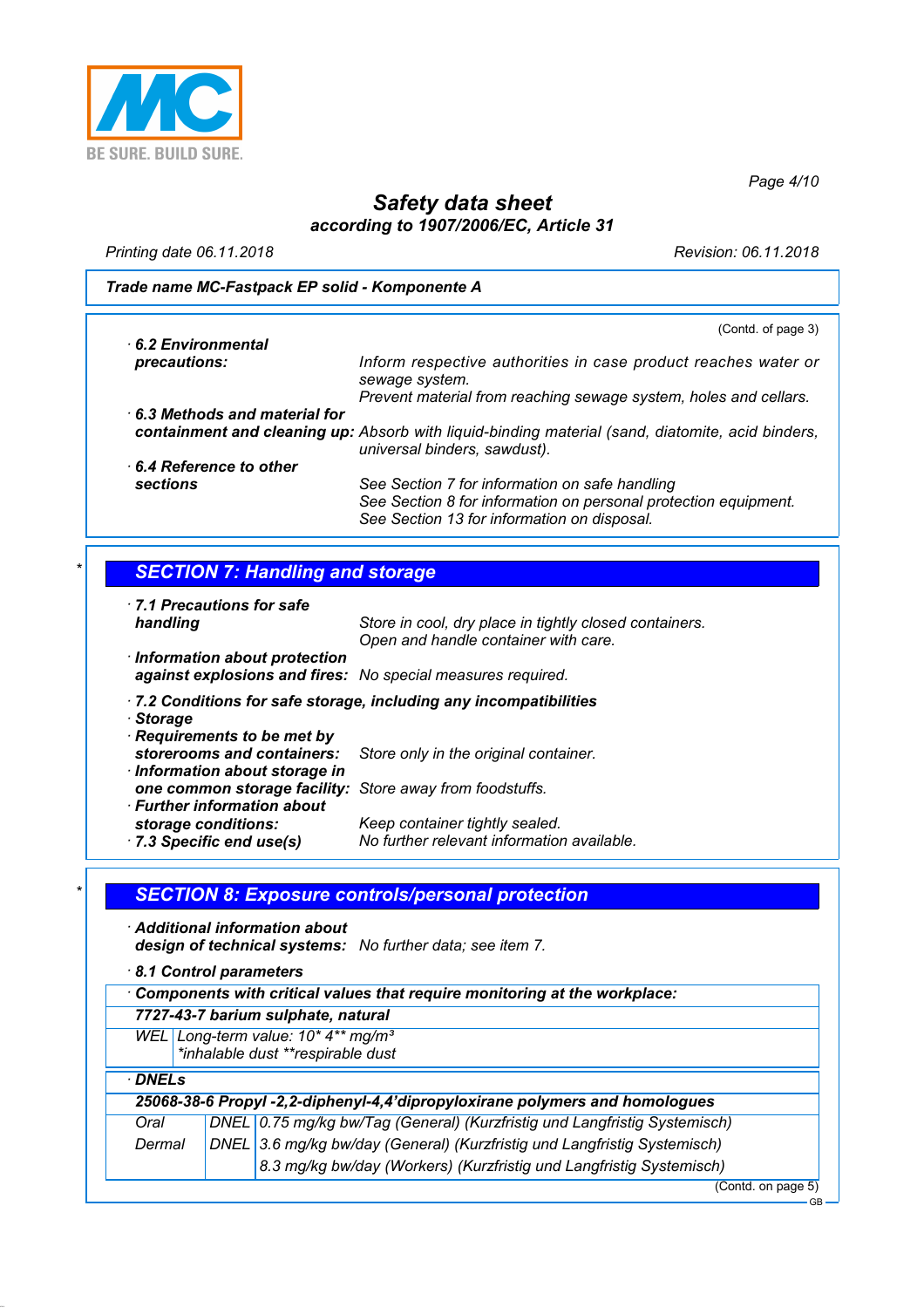

*Page 5/10*

## *Safety data sheet according to 1907/2006/EC, Article 31*

*Printing date 06.11.2018 Revision: 06.11.2018*

## *Trade name MC-Fastpack EP solid - Komponente A*

|          |                                                                           |                                                                                                                                           | (Contd. of page 4) |
|----------|---------------------------------------------------------------------------|-------------------------------------------------------------------------------------------------------------------------------------------|--------------------|
|          |                                                                           | Inhalative DNEL 0.75 mg/m <sup>3</sup> (General) (Kurzfristig und Langfristig Systemisch)                                                 |                    |
|          | 12.3 mg/m <sup>3</sup> (Workers) (Kurzfristig und Langfristig Systemisch) |                                                                                                                                           |                    |
|          | · PNECs                                                                   |                                                                                                                                           |                    |
|          |                                                                           | 25068-38-6 Propyl -2,2-diphenyl-4,4'dipropyloxirane polymers and homologues                                                               |                    |
|          | PNEC 3 µg/l (Fresh water)                                                 |                                                                                                                                           |                    |
|          | $0.3 \mu g/l$ (Marine)                                                    |                                                                                                                                           |                    |
|          |                                                                           | PNEC 10 mg/l (Sewage Treatment Plant)                                                                                                     |                    |
|          |                                                                           | PNEC 0.5 mg/kg dwt (Marine water sediment)                                                                                                |                    |
|          |                                                                           | 0.05 mg/kg dwt (Sediment)                                                                                                                 |                    |
|          |                                                                           | 0.5 mg/kg dwt (Fresh water sediment)                                                                                                      |                    |
|          | · Additional information:                                                 | The lists that were valid during the compilation were used as basis.                                                                      |                    |
|          | 8.2 Exposure controls                                                     |                                                                                                                                           |                    |
|          |                                                                           | · Personal protective equipment                                                                                                           |                    |
|          | <b>General protective and</b>                                             |                                                                                                                                           |                    |
|          | hygienic measures                                                         | Keep away from foodstuffs, beverages and food.<br>Instantly remove any soiled and impregnated garments.                                   |                    |
|          |                                                                           | Wash hands during breaks and at the end of the work.                                                                                      |                    |
|          |                                                                           | Avoid contact with the eyes and skin.                                                                                                     |                    |
|          | · Protection of hands:                                                    | Protective gloves.                                                                                                                        |                    |
|          |                                                                           | Selection of the glove material on consideration of the penetration<br>times, rates of diffusion and the degradation                      |                    |
|          |                                                                           | After use of gloves apply skin-cleaning agents and skin cosmetics.                                                                        |                    |
|          | · Material of gloves                                                      | The selection of the suitable gloves does not only depend on the                                                                          |                    |
|          |                                                                           | material, but also on further marks of quality and varies from                                                                            |                    |
|          |                                                                           | manufacturer to manufacturer. As the product is a preparation of                                                                          |                    |
|          |                                                                           | several substances, the resistance of the glove material can not be<br>calculated in advance and has therefore to be checked prior to the |                    |
|          |                                                                           | application.                                                                                                                              |                    |
|          | · Penetration time of glove                                               |                                                                                                                                           |                    |
| material |                                                                           | The exact break trough time has to be found out by the                                                                                    |                    |
|          |                                                                           | manufacturer of the protective gloves and has to be observed.                                                                             |                    |
|          | · Eye protection:                                                         | Safety glasses<br>Tightly sealed safety glasses.                                                                                          |                    |
|          | Protective work clothing.<br>· Body protection:                           |                                                                                                                                           |                    |
|          |                                                                           |                                                                                                                                           |                    |

|                            | 9.1 Information on basic physical and chemical properties |  |
|----------------------------|-----------------------------------------------------------|--|
| <b>General Information</b> |                                                           |  |
| Appearance:                |                                                           |  |
| Form:                      | Fluid                                                     |  |
| Colour:                    | White                                                     |  |
| $\cdot$ Smell:             | Characteristic                                            |  |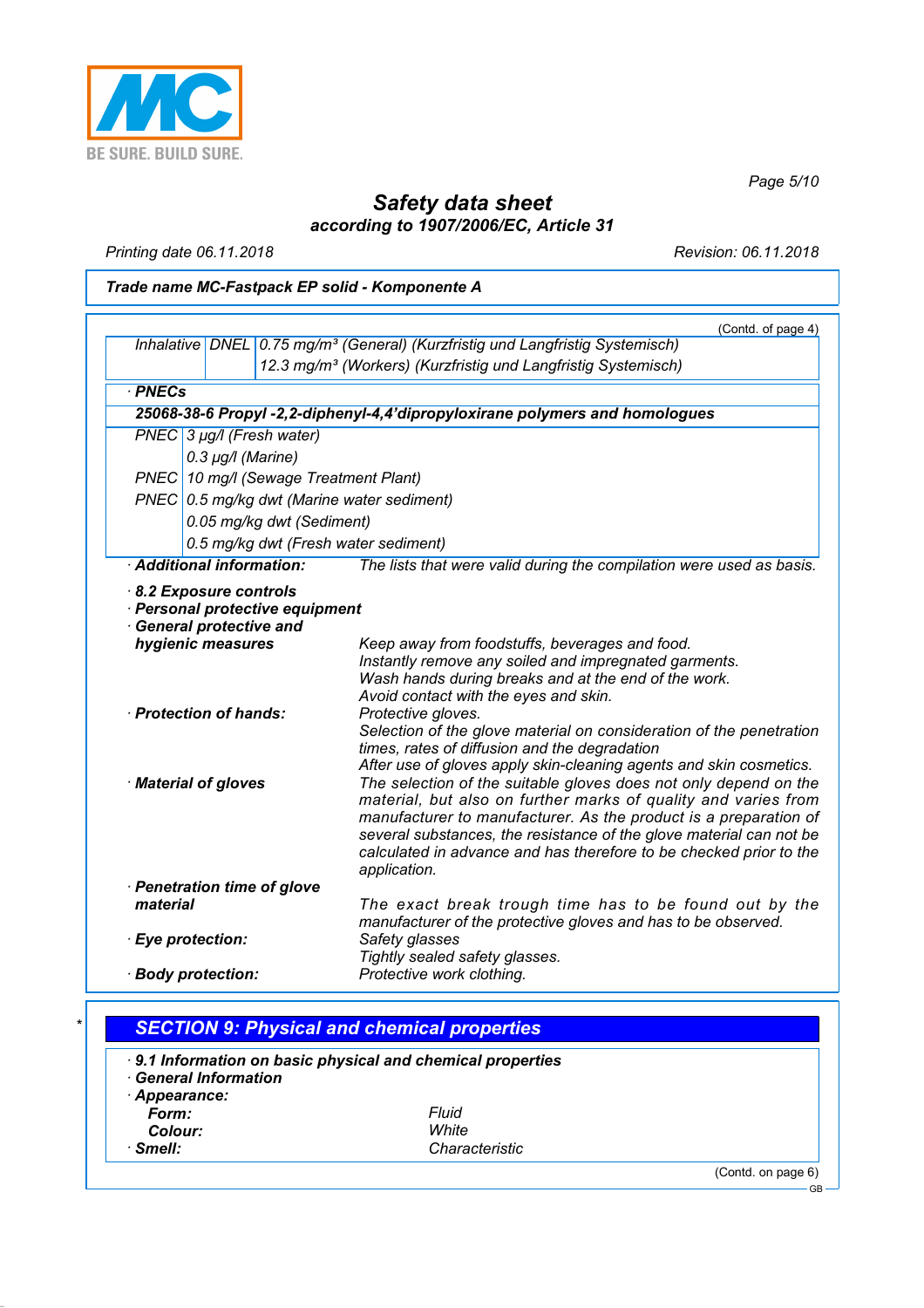

*Page 6/10*

GB

## *Safety data sheet according to 1907/2006/EC, Article 31*

*Printing date 06.11.2018 Revision: 06.11.2018*

#### *Trade name MC-Fastpack EP solid - Komponente A*

|                                                                                                                    | (Contd. of page 5)                                                                           |
|--------------------------------------------------------------------------------------------------------------------|----------------------------------------------------------------------------------------------|
| $\cdot$ pH-value at 20 $\degree$ C:                                                                                | nicht anwendbar                                                                              |
| Change in condition<br><b>Melting point/freezing point:</b><br>Initial boiling point and boiling range: $> 200$ °C | Not determined                                                                               |
| · Flash point:                                                                                                     | $>$ 100 °C                                                                                   |
| · Ignition temperature:                                                                                            | 184 $\degree$ C                                                                              |
| · Self-inflammability:                                                                                             | Product is not selfigniting.                                                                 |
| <b>Explosive properties:</b>                                                                                       | Product is not explosive. However, formation of<br>explosive air/steam mixtures is possible. |
| Steam pressure at 20 °C:                                                                                           | 0.1 hPa                                                                                      |
| <b><i>Density at 20 °C</i></b>                                                                                     | $1.5$ g/cm <sup>3</sup>                                                                      |
| · Solubility in / Miscibility with<br>Water:<br>9.2 Other information                                              | Not miscible or difficult to mix<br>No further relevant information available.               |

## *\* SECTION 10: Stability and reactivity*

| $\cdot$ 10.1 Reactivity<br>10.2 Chemical stability                                      | No further relevant information available.            |
|-----------------------------------------------------------------------------------------|-------------------------------------------------------|
| · Thermal decomposition /<br>conditions to be avoided:<br>10.3 Possibility of hazardous | No decomposition if used according to specifications. |
| reactions                                                                               | No dangerous reactions known                          |
| 10.4 Conditions to avoid                                                                | No further relevant information available.            |
| 10.5 Incompatible materials:                                                            | No further relevant information available.            |
| $\cdot$ 10.6 Hazardous                                                                  |                                                       |
| decomposition products:                                                                 | Possible in traces.                                   |

## *\* SECTION 11: Toxicological information*

*· 11.1 Information on toxicological effects*

*Based on available data, the classification criteria are not met.* 

| LD/LC50 values that are relevant for classification: |                                                                             |                      |
|------------------------------------------------------|-----------------------------------------------------------------------------|----------------------|
|                                                      | 25068-38-6 Propyl -2,2-diphenyl-4,4'dipropyloxirane polymers and homologues |                      |
| Oral                                                 | LD50                                                                        | 30,000 mg/kg (Ratte) |
| Dermal                                               | LD50                                                                        | >2,000 mg/kg (kan)   |
|                                                      | 9003-36-5 epoxide derivates                                                 |                      |
| Oral                                                 | LD50                                                                        | 23,800 mg/kg (Ratte) |
| Dermal                                               | LD50                                                                        | >2,000 mg/kg (kan)   |
|                                                      |                                                                             | (Contd. on page 7)   |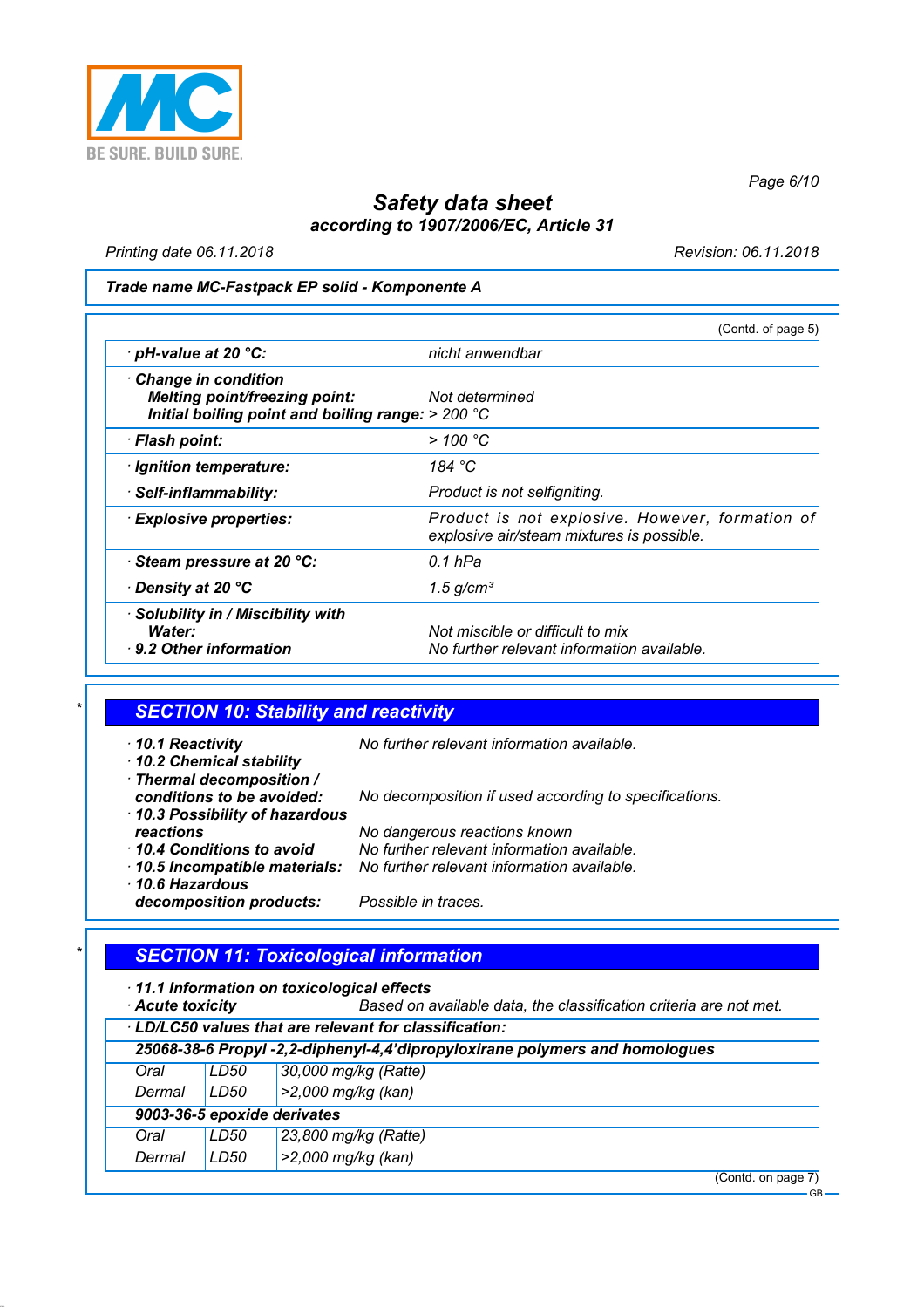

*Page 7/10*

## *Safety data sheet according to 1907/2006/EC, Article 31*

*Printing date 06.11.2018 Revision: 06.11.2018*

## *Trade name MC-Fastpack EP solid - Komponente A*

| 16096-31-4 1,6-hexene-diglycidylether<br>Oral<br>LD50<br>8,500 mg/kg (Ratte)<br>LD50<br>Dermal<br>$>4.900$ mg/kg (Ratte)<br>28804-47-9 methyl toluenesulphonate<br>Oral<br>LD50<br>615 mg/kg (Ratte)<br>Dermal<br>LD50<br>400 mg/kg (Kaninchen)<br>Inhalative LC50/4 h 7.8 mg/l (Ratte)<br>· Primary irritant effect:<br>$\cdot$ Skin corrosion/irritation<br>Causes skin irritation.<br>· Serious eye damage/irritation Causes serious eye irritation.<br>· Respiratory or skin<br>sensitisation<br>May cause an allergic skin reaction.<br>· CMR effects (carcinogenity, mutagenicity and toxicity for reproduction)<br>Based on available data, the classification criteria are not met.<br>Germ cell mutagenicity<br>Based on available data, the classification criteria are not met.<br>· Carcinogenicity<br>· Reproductive toxicity<br>Based on available data, the classification criteria are not met.<br>STOT-single exposure<br>Based on available data, the classification criteria are not met.<br>STOT-repeated exposure<br>Based on available data, the classification criteria are not met.<br><b>Aspiration hazard</b><br>Based on available data, the classification criteria are not met. |  |  |  | (Contd. of page 6) |  |
|--------------------------------------------------------------------------------------------------------------------------------------------------------------------------------------------------------------------------------------------------------------------------------------------------------------------------------------------------------------------------------------------------------------------------------------------------------------------------------------------------------------------------------------------------------------------------------------------------------------------------------------------------------------------------------------------------------------------------------------------------------------------------------------------------------------------------------------------------------------------------------------------------------------------------------------------------------------------------------------------------------------------------------------------------------------------------------------------------------------------------------------------------------------------------------------------------------------|--|--|--|--------------------|--|
|                                                                                                                                                                                                                                                                                                                                                                                                                                                                                                                                                                                                                                                                                                                                                                                                                                                                                                                                                                                                                                                                                                                                                                                                              |  |  |  |                    |  |
|                                                                                                                                                                                                                                                                                                                                                                                                                                                                                                                                                                                                                                                                                                                                                                                                                                                                                                                                                                                                                                                                                                                                                                                                              |  |  |  |                    |  |
|                                                                                                                                                                                                                                                                                                                                                                                                                                                                                                                                                                                                                                                                                                                                                                                                                                                                                                                                                                                                                                                                                                                                                                                                              |  |  |  |                    |  |
|                                                                                                                                                                                                                                                                                                                                                                                                                                                                                                                                                                                                                                                                                                                                                                                                                                                                                                                                                                                                                                                                                                                                                                                                              |  |  |  |                    |  |
|                                                                                                                                                                                                                                                                                                                                                                                                                                                                                                                                                                                                                                                                                                                                                                                                                                                                                                                                                                                                                                                                                                                                                                                                              |  |  |  |                    |  |
|                                                                                                                                                                                                                                                                                                                                                                                                                                                                                                                                                                                                                                                                                                                                                                                                                                                                                                                                                                                                                                                                                                                                                                                                              |  |  |  |                    |  |
|                                                                                                                                                                                                                                                                                                                                                                                                                                                                                                                                                                                                                                                                                                                                                                                                                                                                                                                                                                                                                                                                                                                                                                                                              |  |  |  |                    |  |
|                                                                                                                                                                                                                                                                                                                                                                                                                                                                                                                                                                                                                                                                                                                                                                                                                                                                                                                                                                                                                                                                                                                                                                                                              |  |  |  |                    |  |
|                                                                                                                                                                                                                                                                                                                                                                                                                                                                                                                                                                                                                                                                                                                                                                                                                                                                                                                                                                                                                                                                                                                                                                                                              |  |  |  |                    |  |
|                                                                                                                                                                                                                                                                                                                                                                                                                                                                                                                                                                                                                                                                                                                                                                                                                                                                                                                                                                                                                                                                                                                                                                                                              |  |  |  |                    |  |
|                                                                                                                                                                                                                                                                                                                                                                                                                                                                                                                                                                                                                                                                                                                                                                                                                                                                                                                                                                                                                                                                                                                                                                                                              |  |  |  |                    |  |
|                                                                                                                                                                                                                                                                                                                                                                                                                                                                                                                                                                                                                                                                                                                                                                                                                                                                                                                                                                                                                                                                                                                                                                                                              |  |  |  |                    |  |
|                                                                                                                                                                                                                                                                                                                                                                                                                                                                                                                                                                                                                                                                                                                                                                                                                                                                                                                                                                                                                                                                                                                                                                                                              |  |  |  |                    |  |
|                                                                                                                                                                                                                                                                                                                                                                                                                                                                                                                                                                                                                                                                                                                                                                                                                                                                                                                                                                                                                                                                                                                                                                                                              |  |  |  |                    |  |
|                                                                                                                                                                                                                                                                                                                                                                                                                                                                                                                                                                                                                                                                                                                                                                                                                                                                                                                                                                                                                                                                                                                                                                                                              |  |  |  |                    |  |
|                                                                                                                                                                                                                                                                                                                                                                                                                                                                                                                                                                                                                                                                                                                                                                                                                                                                                                                                                                                                                                                                                                                                                                                                              |  |  |  |                    |  |
|                                                                                                                                                                                                                                                                                                                                                                                                                                                                                                                                                                                                                                                                                                                                                                                                                                                                                                                                                                                                                                                                                                                                                                                                              |  |  |  |                    |  |
|                                                                                                                                                                                                                                                                                                                                                                                                                                                                                                                                                                                                                                                                                                                                                                                                                                                                                                                                                                                                                                                                                                                                                                                                              |  |  |  |                    |  |
|                                                                                                                                                                                                                                                                                                                                                                                                                                                                                                                                                                                                                                                                                                                                                                                                                                                                                                                                                                                                                                                                                                                                                                                                              |  |  |  |                    |  |

## *\* SECTION 12: Ecological information*

| 12.2 Persistence and<br>degradability           | No further relevant information available.                        |
|-------------------------------------------------|-------------------------------------------------------------------|
| 12.3 Bioaccumulative                            |                                                                   |
| potential                                       | No further relevant information available.                        |
| 12.4 Mobility in soil                           | No further relevant information available.                        |
| · Ecotoxical effects:                           |                                                                   |
| · Remark:                                       | Toxic for fish                                                    |
| Additional ecological information:              |                                                                   |
| · General notes:                                | Also poisonous for fish and plankton in water bodies.             |
|                                                 | Toxic for aquatic organisms                                       |
|                                                 | Do not allow product to reach ground water, water bodies or       |
|                                                 | sewage system.                                                    |
|                                                 | Danger to drinking water if even small quantities leak into soil. |
| $\cdot$ 12.5 Results of PBT and vPvB assessment |                                                                   |
| $\cdot$ PBT:                                    | Not applicable.                                                   |
| vPvB:                                           | Not applicable.                                                   |
|                                                 |                                                                   |
| $\cdot$ 12.6 Other adverse effects              | No further relevant information available.                        |

(Contd. on page 8)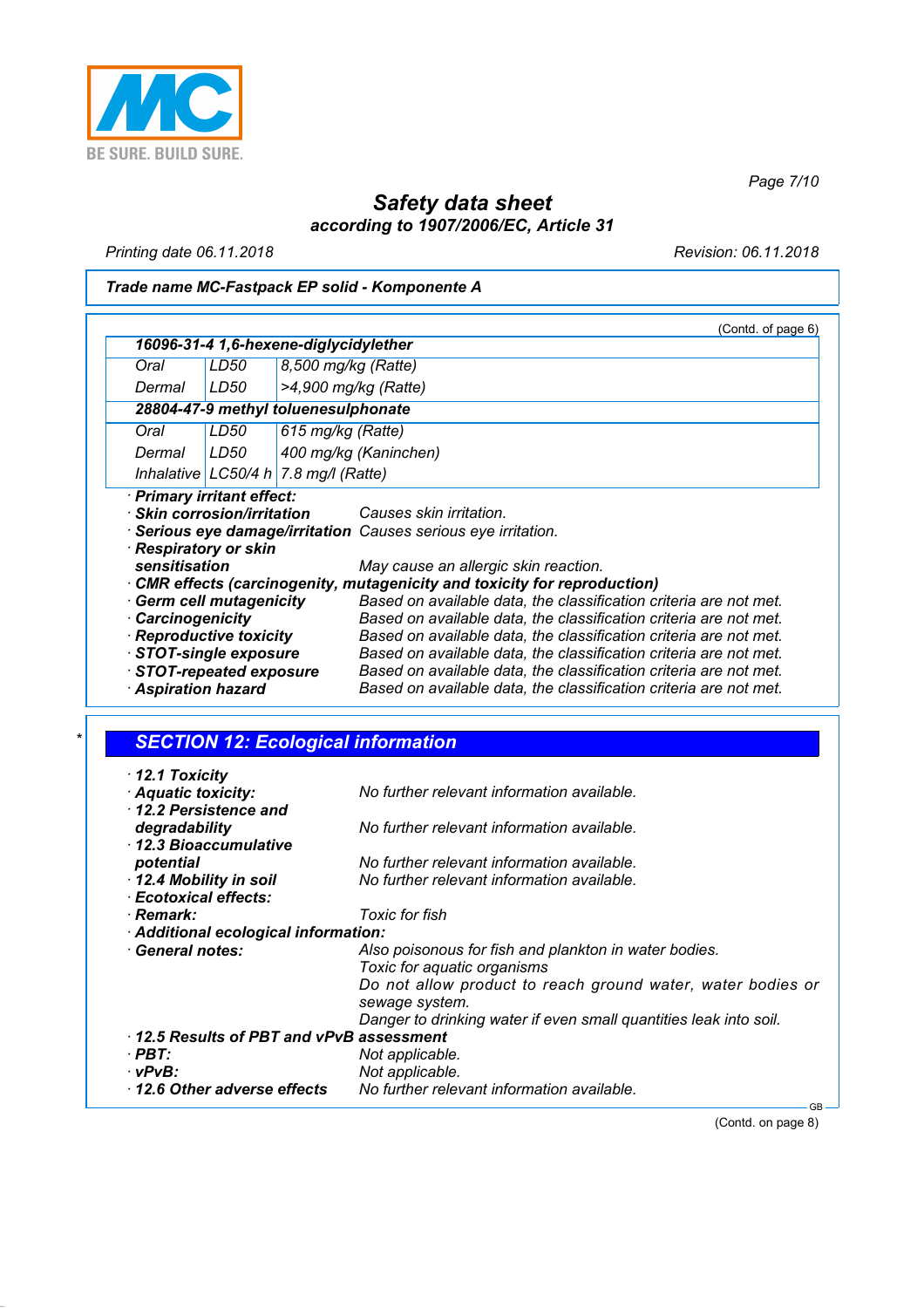

*Page 8/10*

## *Safety data sheet according to 1907/2006/EC, Article 31*

*Printing date 06.11.2018 Revision: 06.11.2018*

#### *Trade name MC-Fastpack EP solid - Komponente A*

(Contd. of page 7)

### *\* SECTION 13: Disposal considerations*

*· 13.1 Waste treatment methods*

*· Recommendation Must not be disposed of together with household garbage. Do not allow product to reach sewage system.*

#### *· European waste catalogue 08 00 00 WASTES FROM THE MANUFACTURE, FORMULATION, SUPPLY AND USE (MFSU) OF COATINGS (PAINTS, VARNISHES AND VITREOUS ENAMELS), ADHESIVES, SEALANTS AND PRINTING INKS 08 01 00 wastes from MFSU and removal of paint and varnish 08 01 11 waste paint and varnish containing organic solvents or other dangerous substances*

- *· Uncleaned packagings:*
- 

*· Recommendation: Empty contaminated packagings thoroughly. They can be recycled after thorough and proper cleaning.*

| $\cdot$ 14.1 UN-Number          |                                                                             |
|---------------------------------|-----------------------------------------------------------------------------|
| · ADR, IMDG, IATA               | <b>UN3082</b>                                                               |
| 14.2 UN proper shipping name    |                                                                             |
| $\cdot$ ADR                     | 3082 ENVIRONMENTALLY HAZARDOUS                                              |
|                                 | SUBSTANCE, LIQUID, N.O.S. (epoxide derivates)                               |
| · IMDG                          | ENVIRONMENTALLY HAZARDOUS<br>SUBSTANCE, LIQUID, N.O.S. (epoxide derivates), |
|                                 | <b>MARINE POLLUTANT</b>                                                     |
| · IATA                          | ENVIRONMENTALLY HAZARDOUS                                                   |
|                                 | SUBSTANCE, LIQUID, N.O.S. (epoxide derivates)                               |
| 14.3 Transport hazard class(es) |                                                                             |
| $\cdot$ ADR                     |                                                                             |
| · Class                         | 9 (M6) Miscellaneous dangerous substances and                               |
|                                 | articles.                                                                   |
| · Label                         | 9                                                                           |
| · IMDG, IATA                    |                                                                             |
| · Class                         | 9 Miscellaneous dangerous substances and                                    |
|                                 | articles.                                                                   |
| · Label                         | 9                                                                           |
| 14.4 Packing group              |                                                                             |
| · ADR, IMDG, IATA               | III                                                                         |
| 14.5 Environmental hazards:     |                                                                             |
| · Marine pollutant:             | Yes                                                                         |
| · Special marking (ADR):        | Symbol (fish and tree)<br>Symbol (fish and tree)                            |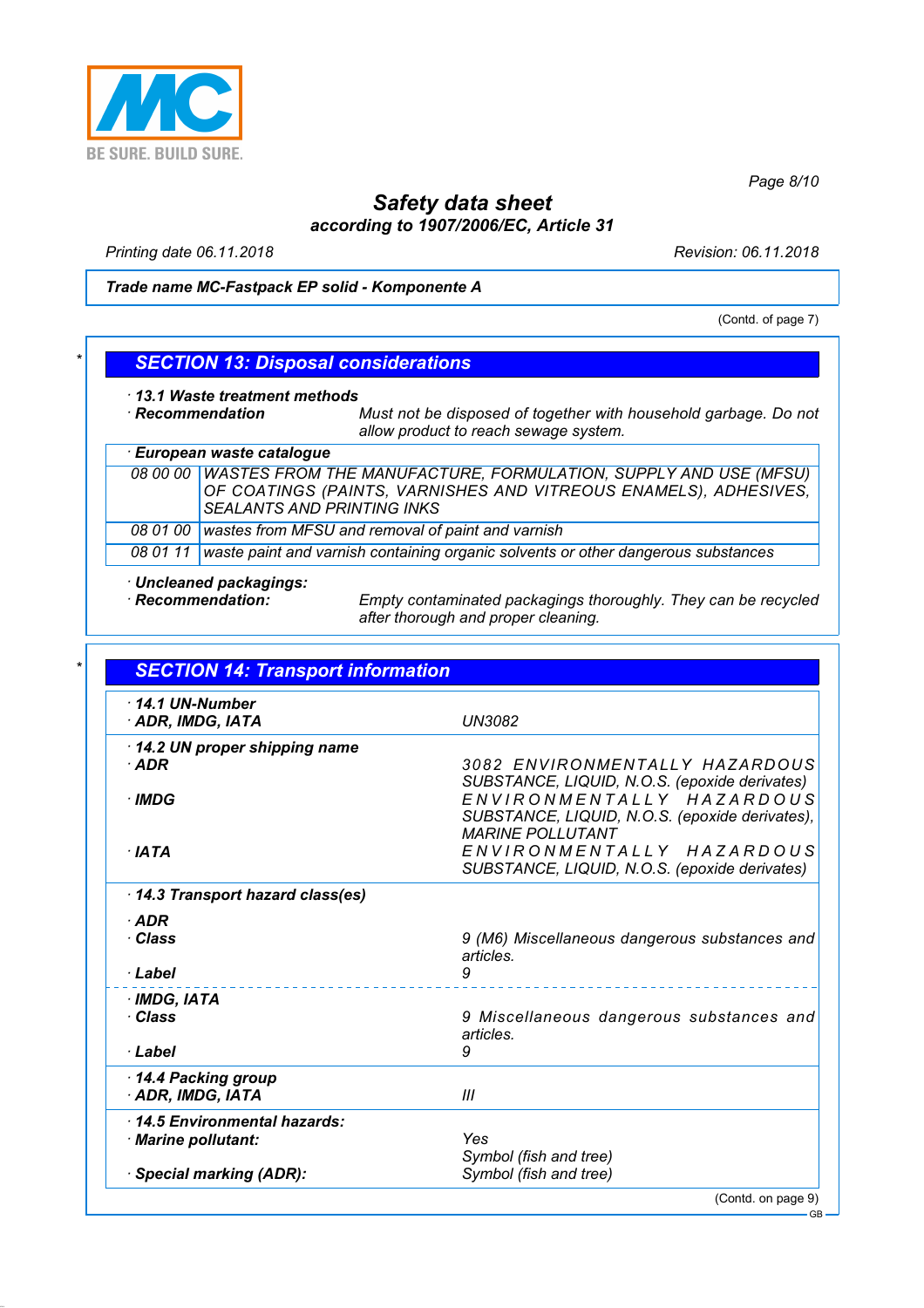

*Page 9/10*

## *Safety data sheet according to 1907/2006/EC, Article 31*

*Printing date 06.11.2018 Revision: 06.11.2018*

#### *Trade name MC-Fastpack EP solid - Komponente A*

|                                              | (Contd. of page 8)                                           |
|----------------------------------------------|--------------------------------------------------------------|
| Special marking (IATA):                      | Symbol (fish and tree)                                       |
| 14.6 Special precautions for user            | Warning: Miscellaneous dangerous substances<br>and articles. |
| · Kemler Number:                             | 90                                                           |
| · EMS Number:                                | $F-A, S-F$                                                   |
| · Stowage Category                           | A                                                            |
| 14.7 Transport in bulk according to Annex II |                                                              |
| of Marpol and the IBC Code                   | Not applicable.                                              |
| · Transport/Additional information:          |                                                              |
| $·$ ADR                                      |                                                              |
| · Limited quantities (LQ)                    | 5L                                                           |
| <b>Excepted quantities (EQ)</b>              | Code: E1                                                     |
|                                              | Maximum net quantity per inner packaging: 30 ml              |
|                                              | Maximum net quantity per outer packaging: 1000<br>ml         |
| · Transport category                         | 3                                                            |
| · Tunnel restriction code                    | E                                                            |
| · Remarks:                                   | 1 kg: LQ                                                     |
| · IMDG                                       |                                                              |
| Limited quantities (LQ)                      | 5L                                                           |
| <b>Excepted quantities (EQ)</b>              | Code: E1                                                     |
|                                              | Maximum net quantity per inner packaging: 30 ml              |
|                                              | Maximum net quantity per outer packaging: 1000               |
|                                              | ml                                                           |
| · UN "Model Regulation":                     | UN 3082 ENVIRONMENTALLY HAZARDOUS                            |
|                                              | SUBSTANCE, LIQUID, N.O.S. (EPOXIDE                           |
|                                              | DERIVATES), 9, III                                           |

### *\* SECTION 15: Regulatory information*

- *· 15.1 Safety, health and environmental regulations/legislation specific for the substance or mixture*
- *· Directive 2012/18/EU · Qualifying quantity (tonnes) for the application of lowertier requirements 200 t · Qualifying quantity (tonnes) for the application of uppertier requirements 500 t · REGULATION (EC) No 1907/2006 ANNEX XVII Conditions of restriction: 3*

(Contd. on page 10)

GB